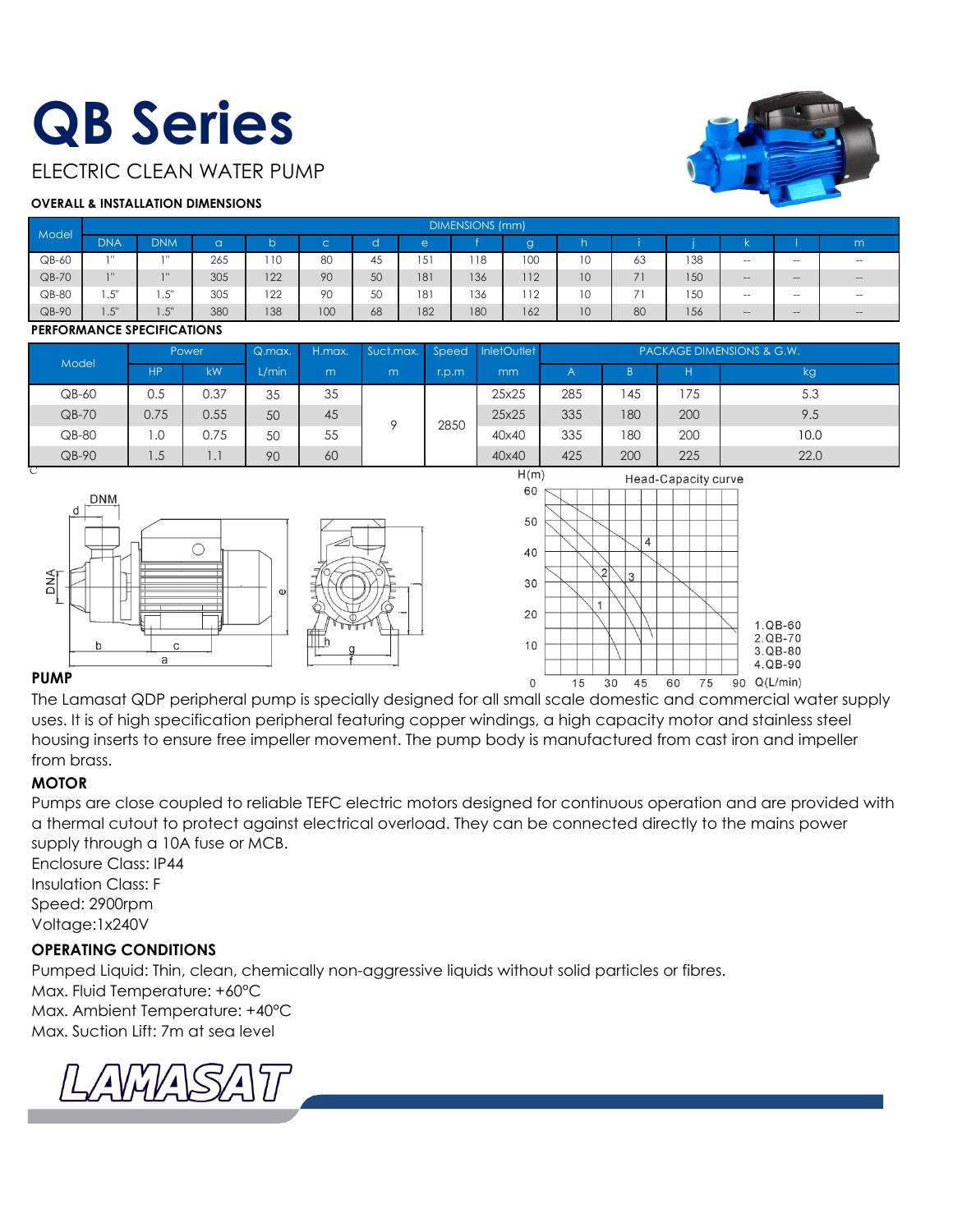## **CP Series**

#### ELECTRIC CLEAN WATER PUMP

#### **OVERALL DIMENSIONS AND PERFORMANCE SPECIFICATIONS**





#### **PUMP**

The Lamasat CPM centrifugal non self priming closed impeller pump is specially designed for all small scale domestic and commercial water supply uses and is particularly suited for water boosting and transfer applications. The pump body is cast iron and the impeller stainless steel.

#### **MOTOR**

Pumps are close coupled to reliable TEFC electric motors designed for continuous operation and are provided with a thermal cutout to protect against electrical overload. They can be connected directly to the mains power supply through a 10A fuse or MCB

#### **OPERATING CONDITIONS**

Pumped Liquid: Thin, clean, chemically non-aggressive liquids without solid particles or fibres.

Maximum Fluid Temperature: +60°C

Maximum Ambient Temperature: +40°C Maximum Suction Lift: 7m (at sea level)

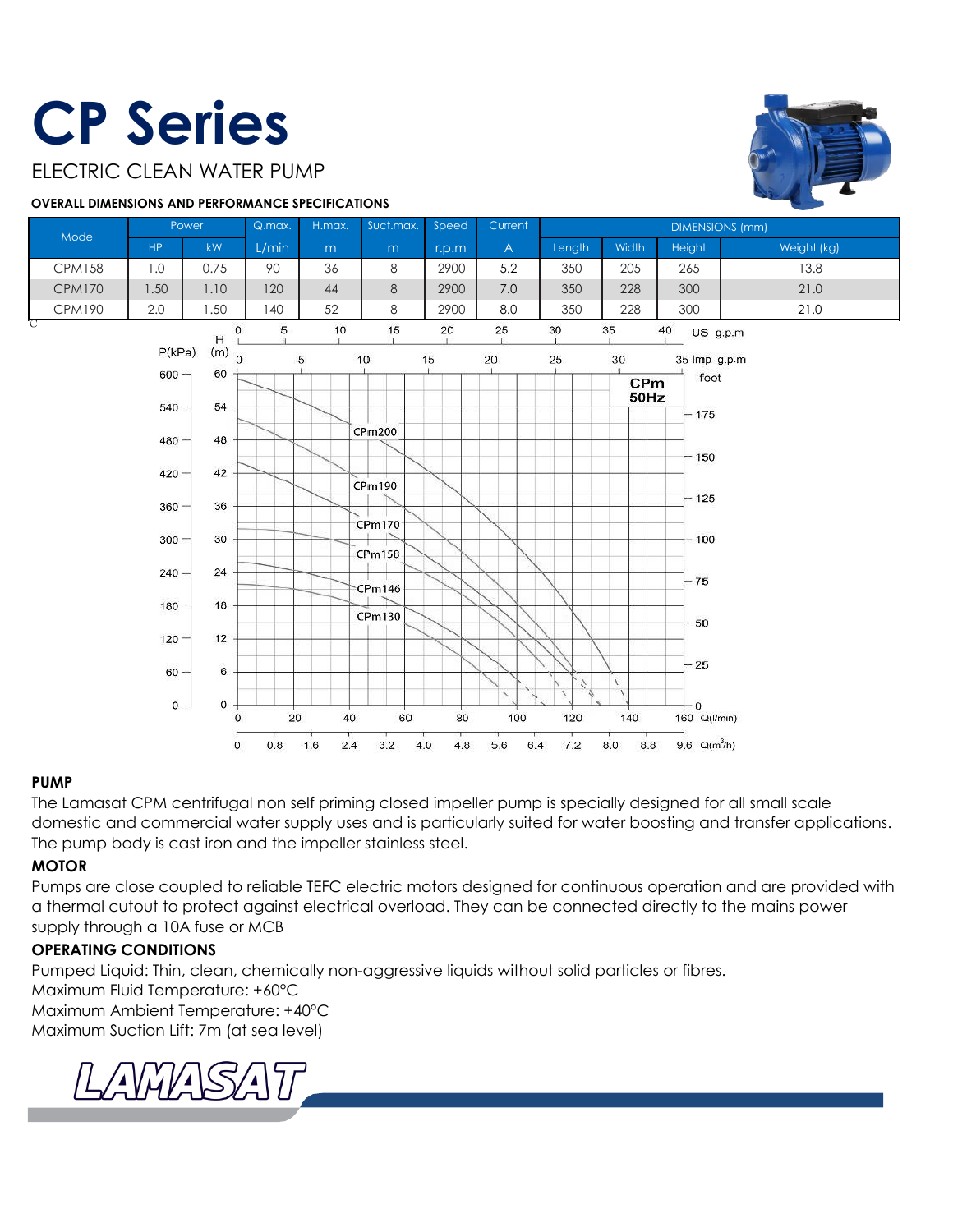### **MHF Series**

CENTRIFUGAL PUMP (HIGH FLOW RATES)

#### **OVERALL DIMENSIONS AND PERFORMANCE SPECIFICATIONS**



| Model   | Power     |     | Q.max. | H.max. | Suct.max. Speed |       | Phase  | <b>DIMENSIONS (mm)</b> |       |        |             |
|---------|-----------|-----|--------|--------|-----------------|-------|--------|------------------------|-------|--------|-------------|
|         | <b>HP</b> | kW  | L/min  | m      | m               | r.p.m |        | Length                 | Width | Height | Weight (kg) |
| MHF-6AR | 30<br>v.v | 2.2 | 1200   | 18.50  |                 | 2900  | Single | 430                    | 250   | 290    | 37.5        |
|         |           |     |        |        |                 |       |        |                        |       |        |             |



#### **PUMP**

The Lamasat MHF Centrifugal Pump is recommended for use in the civil, agricultural, and industrial fields. The high flow rates and continuous rating make it ideal for irrigation, for drawing water from lakes, rivers, wells, or for industrial applications that need large flow rates.

#### **FEATURES**

Pump Body: Cast Iron with threaded openings ISO228/1 Body Back-plate: Stainless Steel AISI 304 Impeller: Brass - with centrifugal radial flow

#### **OPERATING CONDITIONS**

Manometric Suction Lift: up to 7m Liquid temperature up to +60°C Environment temperature up to +40°C